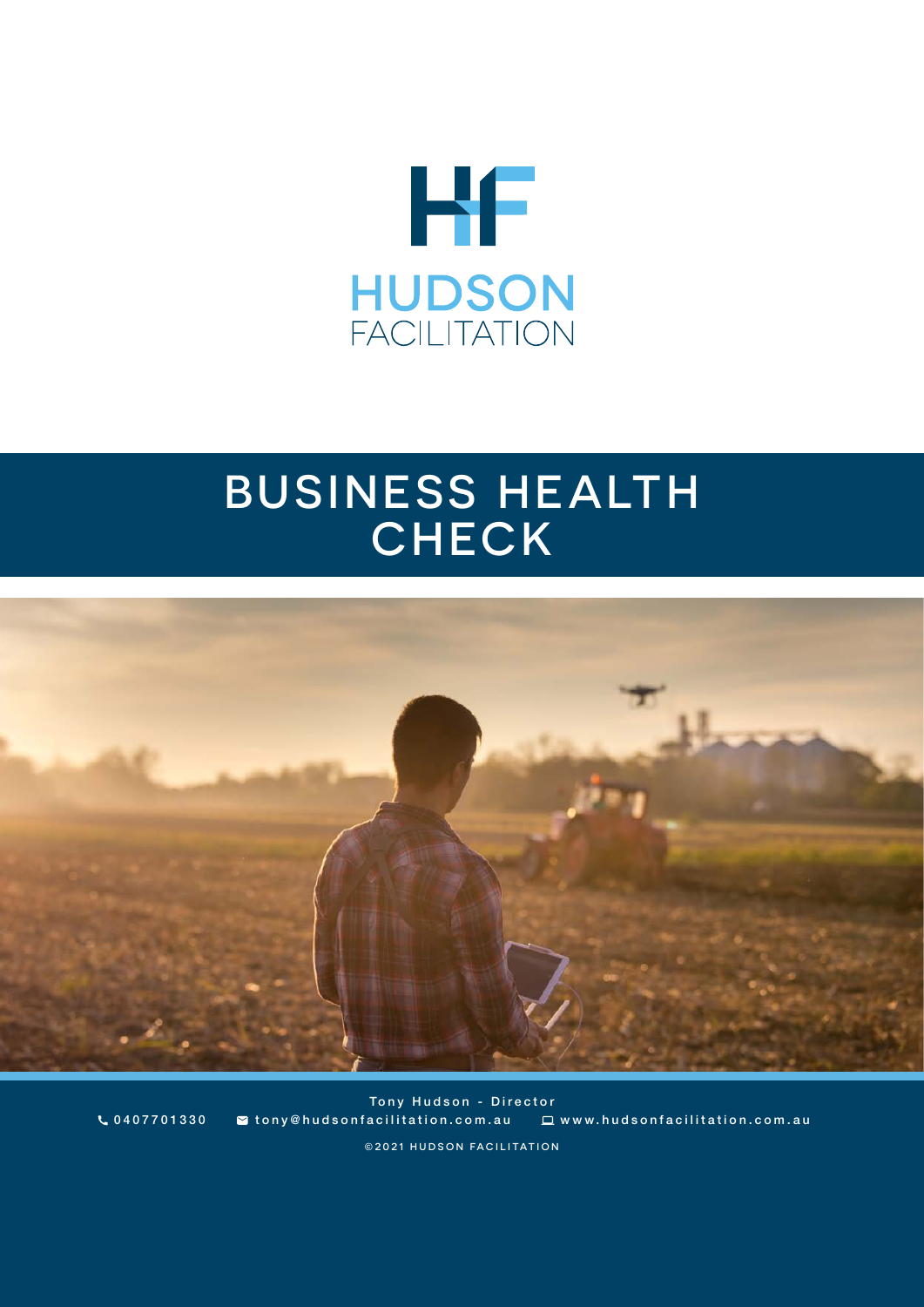

# **BUSINESS HEALTH CHECK**

The aim of the business health check is to provide you and stakeholders an overview of the current financial situation and SWOT analysis of your business to help identify areas of strength and weakness in your business.

It is designed to give a snapshot of the current busines position from the last three years financials. This will help identify trends and areas of both strength and weakness in the business.

Key ratios and benchmarks provided include:

- LVR Loan valuation ratio, a key ratio banks use to determine your risk factor
- Return on Equity
- Return on assets
- Asset turnover ratio
- Overhead cost ratio
- Operating profit ratio
- TPML total plant and machinery
- GM/ha
- GM/dse
- Yield kg grain/100mm rainfall
- Revenue per labour unit
- Depreciation per hectare
- Cost of Production

An understanding of these key ratios can help business owners and stake holders have more informed conversation around the following areas:

1

#### OVERALL FINANCIAL PERFORMANCE

What are the key factors driving your financial performance, are there areas of weakness that need to be improved upon, are there areas of strength that should be further capitalised?



3

## RISK IN THE BUSINESS

What are the key risks to the business, are these risks healthy or harmful? Are the risks in the business helping it to achieve the overall goals of the business?

## DEBT STRUCTURES

Analysis of current debt structures, are there other ways to structure debt that would benefit your business?



#### CAPACITY TO GROW

What is the capacity of the business to grow? Are there opportunities that could help the business to achieve key goals? Does the business have capacity to grow, what are the opportunities for growth?



#### STRATEGY FOR INTEREST RATE NEGOTIATION

Is the business getting a fair deal from your financier? How does the bank view your business and the risk associated with the business? How can you mitigate those risks and negotiate a better deal?

To understand how a business health check can help you make better decisions contact Hudson Facilitation today.